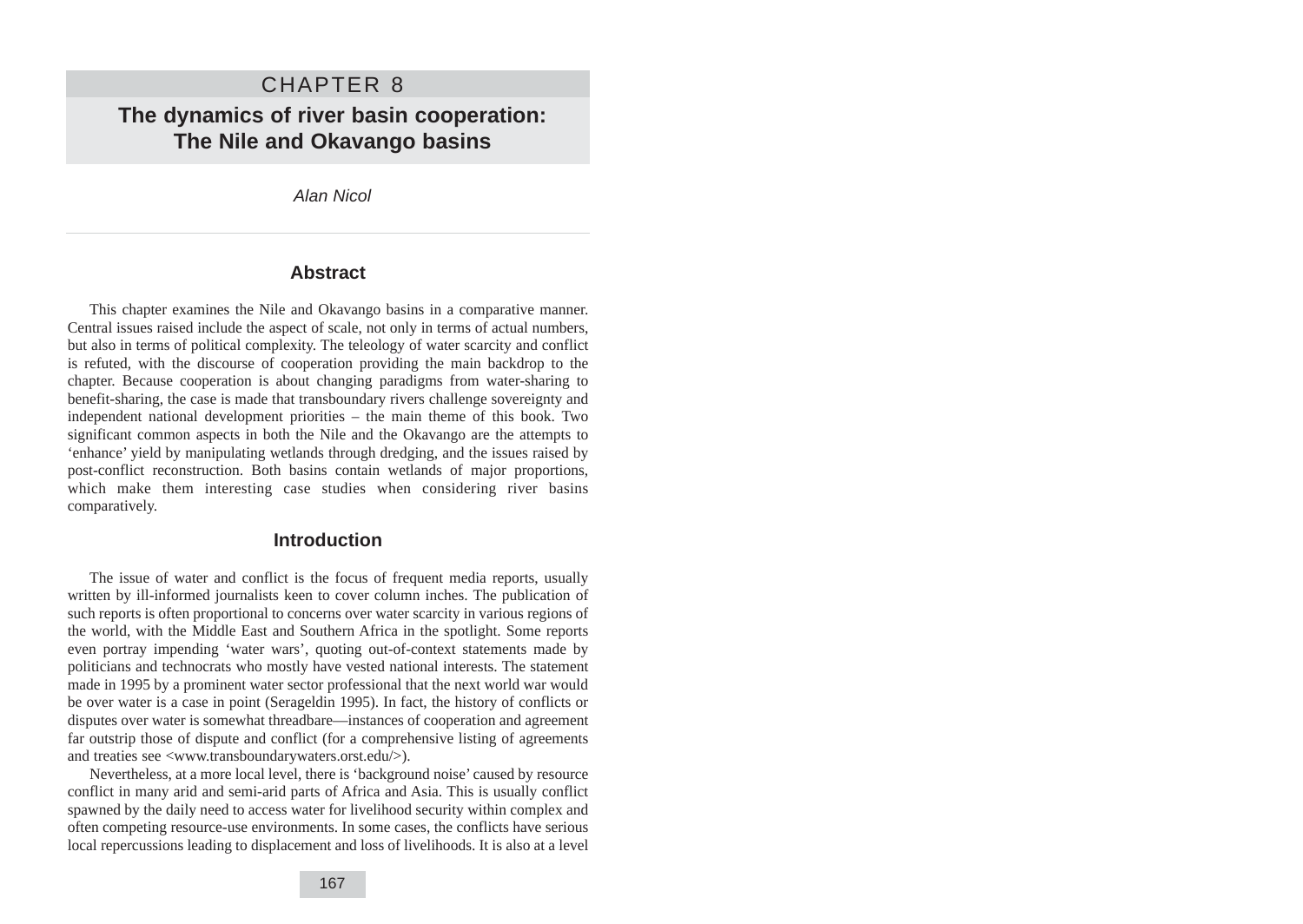where fewer checks and balances exist to the development of conflict and its proliferation as compared to 'higher' levels (regional, in particular), and certainly at a level where there is less scrutiny from the wider international community.

While this chapter contends that conflict over water – whether violent or not – is a rarity at shared basin level, this should not be an excuse for complacency in the face of complex and often rapidly increasing demands for access to water by co-riparian states. Furthermore, in reaching cooperation and agreement at basin level, benefits can be made available to local users through decisions that address water development for sustainable livelihoods and poverty reduction. At this level of impact, 'water for peace' arrangements can help to catalyse development benefits of key importance to local people, including those who are engaged in local-level conflict over resources.

The two basins examined in this chapter both represent such opportunities. Each is frequently under the media spotlight and has recently been (or continues to be) 'conflict-laden', in the sense that there remain significant areas of violent conflict within the basin, though not necessarily involving water or other natural resources. Although some observers do anticipate wider conflict over competing demands for water in these basins, both basins have provided examples of effective development cooperation – some of which are in their early stages – and not of conflict. Questions remain, however, about the nature of these cooperation and development processes that raise wider issues of development surrounding the distribution of socioeconomic benefits and the means by which to share such benefits at both international and national levels.

### **Comparing the two river basins**

#### **Similarities**

In many ways – including area, population, number of riparian states, volumes of available water – the two basins diverge widely in characteristics (see table 1). In other ways, there are important similarities that make a comparison useful.

Politically speaking, both basins have emerged from prolonged periods of political stasis. In the case of the Nile, the Cold War effectively dictated a pattern of relations between states and, on a broader level, the nature and direction of interstate and intrastate conflict (Makinda 1992). Soviet influence in the region included support to Ethiopia's military, which helped to prolong the internal conflict in this country, and ensured hostility with Egypt as the latter swung towards the United States during the 1970s. These structures and processes of international relations effectively hindered the development of collaborative efforts around the Nile by blocking the thawing of bilateral relations between Ethiopia and Egypt. Regime change in Ethiopia in 1991 and the establishment of a more western-oriented government helped to generate the necessary rapprochement that immediately opened up the 'policy space' necessary to exploit greater Nile basin cooperation.

In the Okavango basin, the end of apartheid in South Africa served a similar purpose (Turton 2003), causing a ripple effect throughout the region and opening up new levels of discourse between states, including those sharing international river basins in Southern Africa. It also added impetus to the Southern African Development Community (SADC), enabling it to evolve a more developmental and inclusive role in Southern Africa, as well as creating opportunities for new agreements and regional treaties.

Although the basin states flanking these two rivers differ significantly, some similarities can be found in the economic sphere. In both cases, widely divergent economies share a common resource, adding great complexity to the apportionment of water in both basins (particularly the legal, social and economic basis on which this is to be achieved), the benefits derived from the use of this water, and the processes and structures necessary to share benefits.

In the case of the Nile, the economic polarity in the basin is clearly evident in the huge difference between Egypt as the major water recipient and Ethiopia as the major supplier. Egypt receives some 55,500 Mm<sup>3</sup> (under the 1959 Nile Waters Treaty with Sudan), while Ethiopia contributes 52,000 Mm3 from the Blue Nile alone, with other significant tributaries to the Nile system from Ethiopia including the Omo-Gibe  $(18,000 \text{ Mm}^3)$ , Baro-Akobo  $(12,000 \text{ Mm}^3)$  and the Tekeze  $(8,000 \text{ Mm}^3)$ , yet remaining effectively excluded from any legally agreed apportionment. Whereas Egypt is ranked as a middle-income economy with a gross national product (GNP) per capita of US \$1,530 in 2001, Ethiopia's equivalent was US \$100 in the same year (World Bank 2002). In the Okavango, the difference between Angola (with a GNP per capita of US \$500 in 2001) and Botswana (with US \$3,630 per capita in the same year) (World Bank 2002) is even more noticeable (see table 2). There are therefore serious issues as a result of such differences that have to be dealt with in institutional development, the creation of effective management processes and, ultimately, in the sharing of water and benefits.

The key fact is that, although cooperation is aimed at supranational level, the real issues relating to development have to be examined and understood at national and subnational level. Clear linkages between basin-level cooperation and local-level development have to be a priority in both basins. In the development of cooperative arrangements, the end goal is far too often subsumed by the means necessary to achieve this goal, and the cooperative arrangements themselves are subsequently regarded as the key 'success'.

Finally, both basins have real or latent conflicts involving – though not specific to – issues of resources, nationhood, self-determination and ethnicity. While less complex in the case of the Okavango, there is an interesting parallel between the two basins in the key position taken by upstream states. Although Ethiopia is far more heterogeneous than Angola and its recent conflicts on a larger scale (particularly the border war with Eritrea in the late 1990s), conflict resolution and effective peacebuilding are key priorities in both states. The success of peacebuilding in effect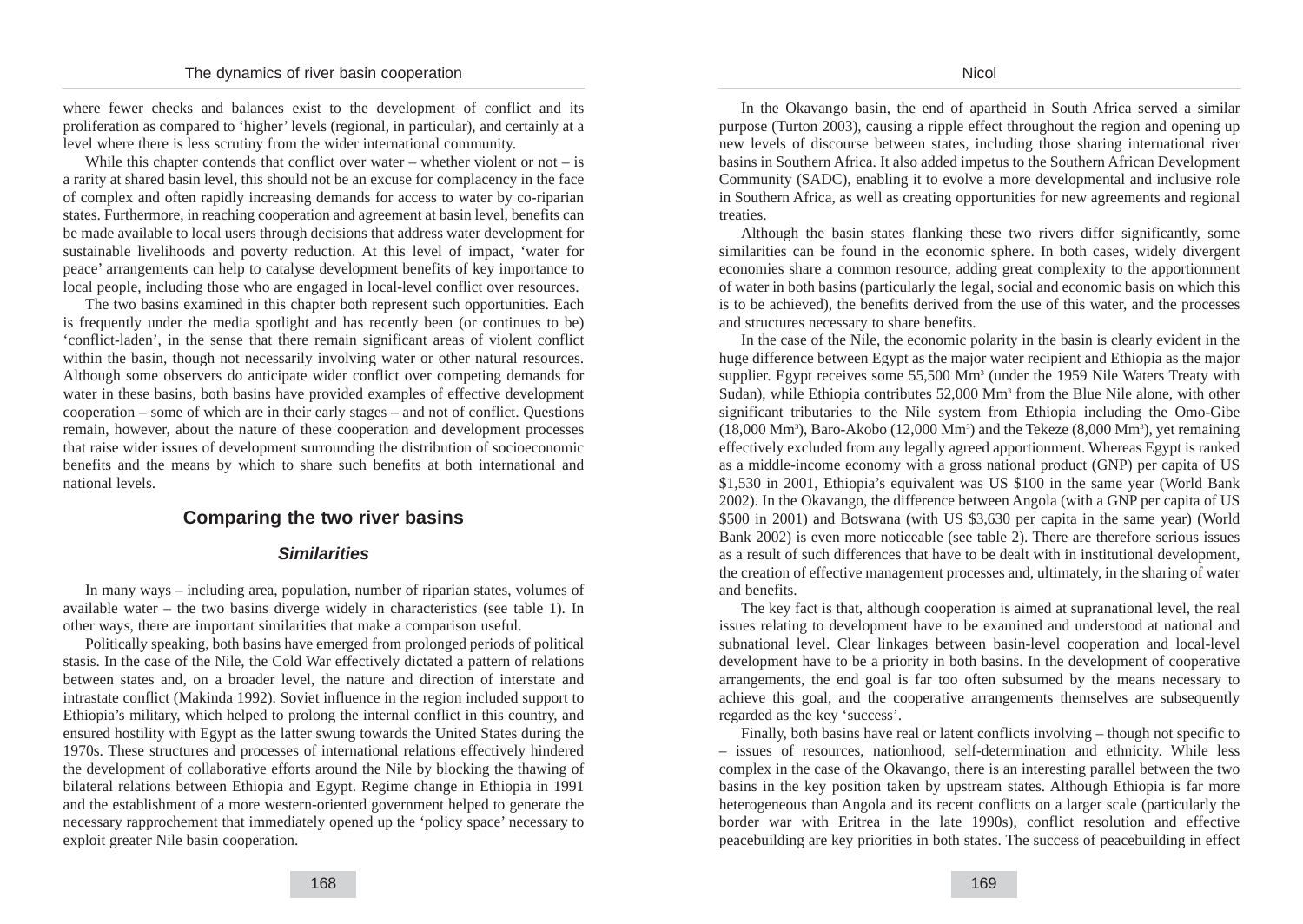### **Table 1**

#### **Comparison between the Nile and Okavango rivers**

| <b>River</b> | Length<br>(km) | <b>Size</b><br>(km <sup>2</sup> ) | <b>Basin</b><br>population | Average annual<br>discharge<br>(Mm <sup>3</sup> ) | Riparian<br>countries |
|--------------|----------------|-----------------------------------|----------------------------|---------------------------------------------------|-----------------------|
| Nile*        | 6.671          | 3,349,000                         | 160,000,000                | 84,000                                            | 10                    |
| Okavango**   | 1.100          | 429.394                           | 215,000                    | 9,863                                             | 3                     |

#### Sources:

All data from Nile Basin Initiative materials.

ODI/Arcadis 2001 and Green Cross International at <www.gci.ch/GreenCrossPrograms/ waterres/pdf/WFP\_Okavango.pdf>.

#### **Table 2**

**Comparison between (selected) eastern Nile and Okavango riparian countries (2001)**

| <b>Country</b>           | <b>Population</b><br>(million) | <b>Population</b><br>growth $(\%)$ | <b>Gross</b><br>domestic<br>product<br>(billion<br><b>US \$)</b> | Gross<br>national<br>product<br>per capita<br>(USS) | <b>Surface</b><br>area<br>(million<br>km <sup>2</sup> |  |  |  |
|--------------------------|--------------------------------|------------------------------------|------------------------------------------------------------------|-----------------------------------------------------|-------------------------------------------------------|--|--|--|
| Egypt                    | 65.2                           | 1.9                                | 97.5                                                             | 1,530                                               | 1.0                                                   |  |  |  |
| Sudan                    | 31.7                           | 1.9                                | 12.6                                                             | 330                                                 | 2.5                                                   |  |  |  |
| <b>Ethiopia</b>          | 65.8                           | 2.3                                | 6.4                                                              | 100                                                 | 1.1                                                   |  |  |  |
| Angola                   | 13.5                           | 2.8                                | 9.5                                                              | 500                                                 | 1.2                                                   |  |  |  |
| <b>Namibia</b>           | 1.8                            | 2.0                                | 3.2                                                              | 1,960                                               | 0.8                                                   |  |  |  |
| <b>Botswana</b>          | 1.6                            | 0.8                                | 5.1                                                              | 3,630                                               | 0.6                                                   |  |  |  |
| Source: World Bank 2002. |                                |                                    |                                                                  |                                                     |                                                       |  |  |  |

**Nicol** 

creates greater downstream challenges as renewed national development opportunities raise questions about future demand for water and patterns of resource use in important upstream tributaries.

#### **Differences**

One obvious difference of significance between the two basins is scale – the Nile basin is more than five times the size and length of the Okavango basin. The former comprises ten states spanning three major regions of the continent, while the latter encompasses three states in one region (though Angola arguably has significant links to Central and West Africa). The population of the Nile basin is more than 20 times that of the Okavango, and figures for the total populations of the riparian states widen this difference even further. This ensures, at a minimum, that the financial issues with regard to basin-wide development are of a far greater magnitude in the Nile basin. Complexity caused by scale also has important repercussions for the type and extent of institutional development necessary to address development challenges – put simply, the larger the basin, the greater the probability that higher transaction costs will be involved.

The institutional challenges posed by issues of scale in the Nile basin are also matched by the political complexity of the position of states such as Egypt, with a government tied into wider decision-making systems related to global concerns such as the Israeli-Palestinian conflict. At an even wider scale, it could be argued that, after the Twin Towers attack in September 2001, a state such as Sudan has a changed – perhaps strengthened – regional position because of its involvement in the US response to these events. The issue of oil in southern Sudan is one such a key area. An end to the conflict in southern Sudan will open up oilfield exploitation to US companies, currently barred under anti-terrorist legislation predating the events of September 2001. During 2002, a shift could be perceived in the strategic weight of Sudan at the expense of Egypt's traditional hegemony within the basin – and the region. In short, changing geopolitics has a greater immediate impact on Nile basin states than on states in the Okavango basin.

Economically, the differences are largely related to the economic basis of states. In most of the Nile basin, this is rooted in the agricultural focus of economies. In Egypt, agriculture accounted for just 16.9% of GDP in 2001, against 50% for services and 33.2% for manufacturing. In contrast, Ethiopia's agricultural sector accounted for 52.3% of its economy in the same year, with industry at 11.1% and services 36.5% (World Development Indicators 2002).

In the Okavango basin, economies are far less reliant on agriculture, with Namibia having the highest agricultural contribution at 11.3% in 2001, followed by Angola with 8% and Botswana with 2.4% (World Development Indicators 2002). The demands for water derive mainly from growing industrial activities, population centres outside the basin, as well as from the environment. While this last demand on the resource is of particular importance to the Okavango, environmental flows are far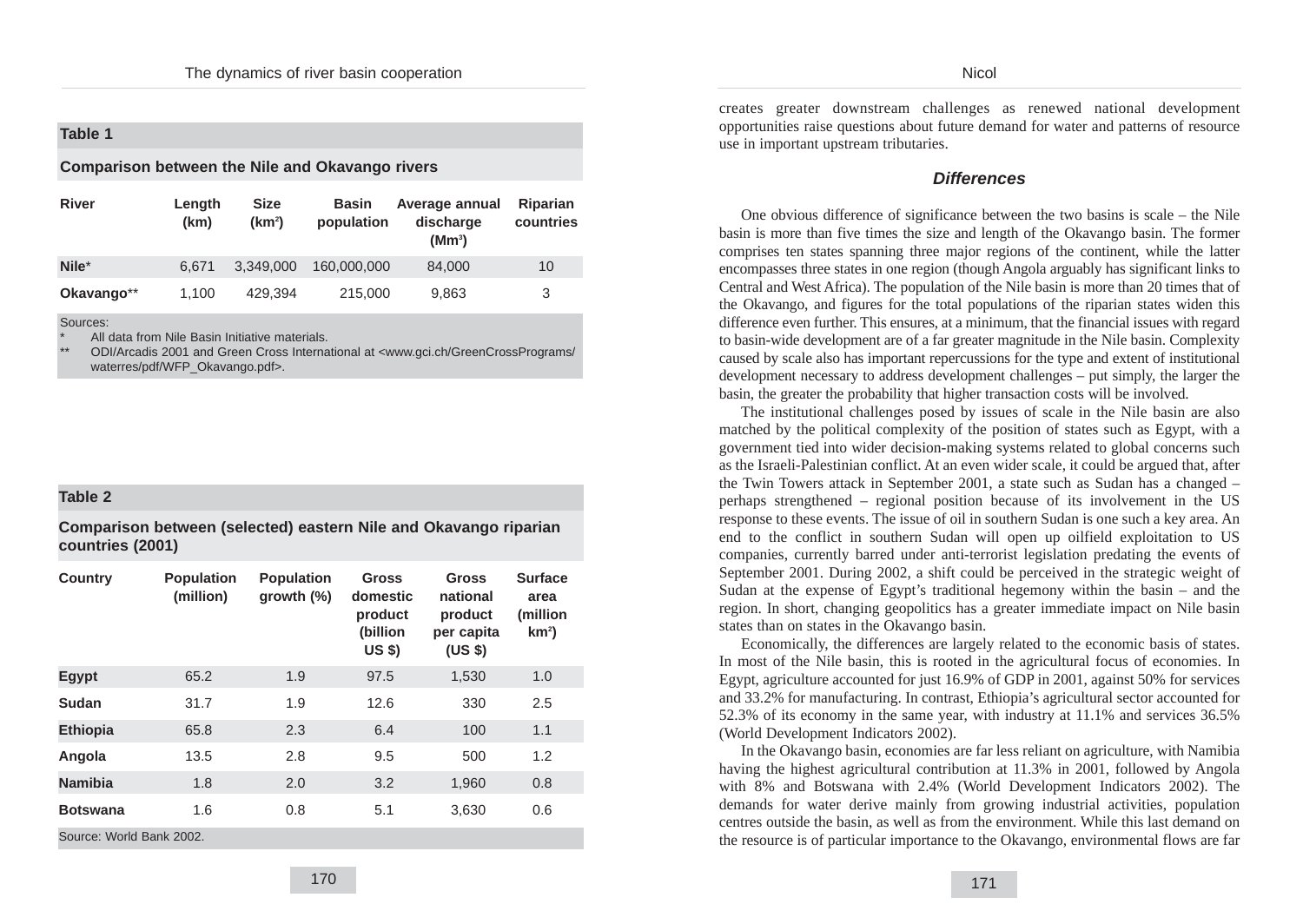lower down the list of concerns of Nile states, although environmental degradation in the highlands of Ethiopia remains serious. The implications of economic differences between states and between the two basins are particularly important for understanding how benefits accrue from water usage – to which sectors and to which states – and how the sharing of benefits can best result in complementarities that address future concerns such as environmental degradation. This is a tall order institutionally and suggests the need for the effective facilitation of institutional development, particularly at the early stages of cooperation.

This leads to the final question of ongoing conflict, where both similarities and differences exist between the two basins. While the immediate concerns to build peace in countries recently emerging from protracted civil war are similar, the achievement of peaceful resolutions in the two major parallel conflicts differs significantly. In the case of the Nile, the recent outcome of the Machakos agreement is a higher degree of optimism that a peace agreement can finally be reached in Sudan, but the possible consequence of a referendum on the future of the south raises the possibility of a new Nile basin state. This possibility is of immediate concern to Egypt, not least because of the impact this would have on the existing 1959 Nile Waters Agreement (see Howell  $\&$  Allan 1994). Continued conflict, on the other hand, hinders the possible development of potential supply-side structures – most notably the Jonglei Canal project, which would augment Egypt's summer flows in future. In Angola, in contrast, the attainment of peace after decades of war would imply a rapidly increasing demand for water in the upstream catchment. This will likely, though not necessarily, lead to greater abstraction and reduced downstream flows. In both these instances, key water management issues accompany wider conflict resolution questions.

Finally, the scale of interstate conflict in the Nile basin in recent years has been far greater than in Southern Africa. This suggests greater political prizes in using the Nile basin process to achieve integration and political convergence between states. At a minimum, the Eritrean-Ethiopian border war cost the lives of well over 100,000 people in two years and had enormous political and economic consequences for the two countries. Bringing the two states closer through joint work on shared tributaries of the Nile, in the context of current initiatives, is one possible step forward.

In conclusion, there are clear parallels in issues and outcomes for cooperative development of both the Nile and Okavango basins. However, the process required – its cost, extent, timescale and requirements for external facilitation – will be noticeably different. Upstream-downstream issues of need, abundance and the means to share benefits from cooperative usage are mediated by hugely variant sets of social, political and geographic factors. How these factors are understood and exemplified in the types of institutional arrangements that accompany and facilitate cooperation will determine, in the end, whether successful outcomes are achievable or not.

The next section examines some of the critical issues facing the two river basins and concludes with a discussion of the principal joint water development concerns of the two basins.

#### **Nicol**

#### **Box 1**

**Relationship between major Nile basin states: Egypt, Sudan and Ethiopia**

# **Key riparian position (until 1998)**

## **Egypt**

- Under the 1959 Nile Waters Agreement entitled to 55,500 Mm<sup>3</sup> per annum.
- Until the mid-1990s was 'deaf' to Ethiopia's intentions to develop the Nile waters.
- Publicly has regarded the 1959 Nile Waters Agreement as defining its 'minimum entitlement'.
- Recognises Sudan's entitlement to 18,500 Mm<sup>3</sup>, and has opposed reduction to 'historic' entitlements. No other riparians besides Egypt and Sudan have signed the Nile Waters Agreement.
- Prepared to develop schemes jointly including the Jonglei in Sudan.
- Government agencies concerned with water and land reclamation strongly protect the notion that they have options for substantial increased use of water and propose a 25% increase in area under irrigation. These schemes are far beyond what is possible with known water resources and existing institutions (see Toshka, below), but play to the international legal and relationship imperatives of projecting vigorous water demand.

#### **Sudan**

- Sudan's position is largely dominated by Egypt. The Nile Waters Agreement included provisions on monitoring by Egyptian engineers of Sudanese usage.
- Developing irrigated agriculture since early 20th century. Had the 1960s and 1970s trends in development been sustained, would be utilising its full entitlement by now. In the 1980s, the pace of agricultural development declined and some land came out of production.
- Sudan watches Egyptian use carefully, including the diversion to Sinai. Many Sudanese were particularly excited when Egypt spoke of transferring water across Sinai to Israel in late 1979, though this was never put into practice.
- The Jonglei scheme (facilitated by the Nile Waters Agreement) was developed in the early 1980s. Its original intention was to reduce evaporation losses from the White Nile as it moved through the Sudd, thus increasing water supply to the north (and Egypt). However, the decision to construct the scheme – made

*continued on next page*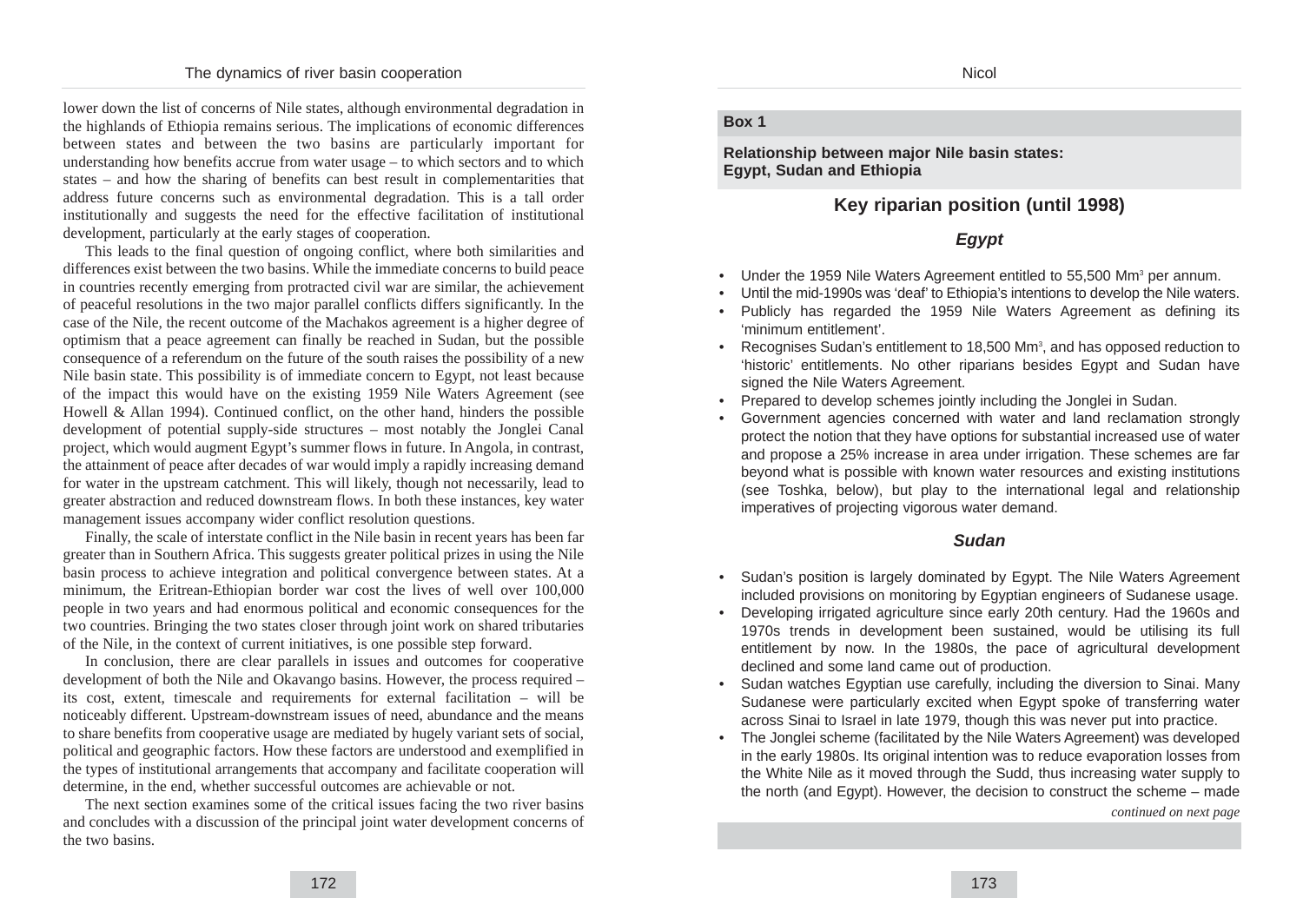in 1974 by the northern government – failed to take into account its impact on southerners and was a partial catalyst for the resurgent civil war. The scheme was abandoned halfway.

### **Ethiopia**

- Ethiopia has noted with alarm plans by Egypt to move water outside the natural Nile.
- It has not been able to develop its immense hydropower potential nor to address the more difficult water-for-agriculture issues.
- Gradual utilisation through construction of small dams in the highlands is increasing, but these projects are subject to severe problems resulting from environmental degradation.
- Upstream riparians including Ethiopia regard the renegotiation of the 1959 agreement as an essential preliminary to any future agreements on the Nile.
- Ethiopia has been attempting to gain recognition of its rights to develop water for power and agriculture. In 1997, for the first time, the Egyptian government stated that the two governments – as the major suppliers and users of the resources – should discuss issues bilaterally. This led to an exchange of diplomatic notes and formed the basis for the emerging Nile Basin Initiative (see below).

Source: Allan & Nicol 1998.

### **What are the critical development issues?**

#### **The Nile**

Given the dimensions of the development challenges facing both basins there are, not surprisingly, major development issues of overlap and trade-offs facing basin planners. This section broadly divides the issues into demand and supply factors, before examining some of the questions around process that impact on the capacity to identify trade-offs (as important as the benefits themselves), and the ways in which negative trade-offs can be turned into 'win-win' scenarios. The concept of a 'trade-off' is vital in understanding how governments will perceive different development options and sell these to citizens. An appreciation of the hierarchy of trade-offs in social, economic, political and environmental spheres is likely to be an intrinsic part of building consensus between and within basin states.

The first major demand-side issue in the Nile basin is that of agricultural uses of water by all basin states. This varies substantially between states, but is constant in terms of development concerns of riparians – either in Egypt's case, in its virtual total reliance on the Nile for irrigated agriculture, or in Ethiopia's case, on its precarious reliance on peasant rainfed farming for most of its economic output. Sudan is somewhere between the two, with both significant economic returns from irrigated agriculture, at the same time as extensive farming through rainfed agriculture in the east and west of the country. The basic issue surrounding agriculture is one of food security, or food self-sufficiency, and the various forms of discourse on this issue that surround the Nile.

A critical analytical distinction must be made between 'food security' and 'food self-sufficiency'. Security is attainable without self-sufficiency if the trade-off of perceived 'national security' can be achieved. Reliance on 'own production' in the face of rising demand but unreliable rainfall regimes suggests that, in fact, security might be more logically sought in purchasing food from other more reliable production areas through world markets (see Allan 2001). The periodic droughts in the Horn of Africa and in Southern Africa are a case in point and can have enormous impacts on downstream flows. These hold great 'emblematic' significance for both the major user and supplier of Nile waters (for more on the notion of 'emblematic events', see Allan 2001). For Egypt, although the irrigated agricultural sector is extremely significant in social terms – it employs approximately 40% of its labour force – it is of less significance economically than other sectors, including oil, gas, remittances and tourism.

In contrast, although the potential for greater irrigation development exists, the economic logic behind developing expensive irrigation in Ethiopia has yet to emerge. It is certainly not the answer to most of the country's food security problems. As Rahmato (1999) notes, much of the land used for irrigation would already have been under rainfed cultivation (or pastoral range land), and significant opportunity costs to irrigation expansion are therefore likely. An optimistic scenario suggests that irrigation would in any case only contribute about 10% to food needs in the next 20 years. Improving the rainfed sector in the Ethiopian highlands is the key issue, with the problem of land-holding size and the capacity of households and communities to grow buffer stocks to help tide them through poor years of rainfall being central to this improvement.

This leads to the second major demand-side use: water for hydropower development and, more generally, power development in the Nile basin. At present, the major generating structure on the Nile is the High Aswan Dam in Egypt. Built in response to Egypt's perennial water insecurity – at least in terms of variable annual flows – it served to capture an entire year's flood and thus conserve water that would otherwise have flown directly to the Mediterranean Sea. This has been greatly successful, particularly in the very lean years of the middle to late 1980s when the level of the reservoir fell so low that the turbines themselves were about to be turned off (levels were recorded daily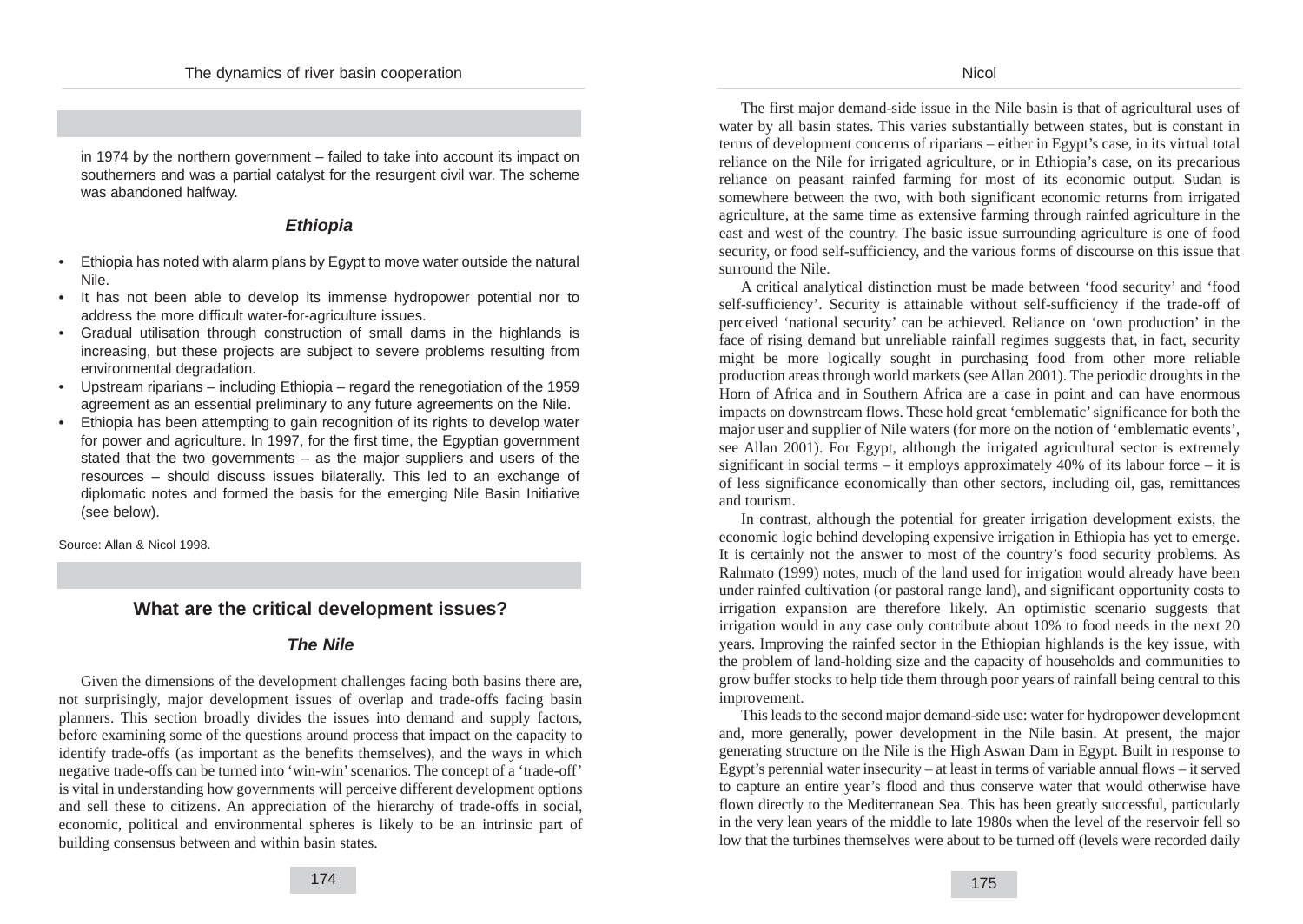on the front page of one of Egypt's most popular newspapers, *Al-Ahram*). However, as an electricity-generating structure, the High Aswan Dam increasingly loses its importance as Egypt exploits alternative – particularly thermal – energy options. To the annoyance of some upstream states, the reservoir continues to lose – certainly when it is very full – probably in excess of  $10,000$  Mm<sup>3</sup> of water a year through evaporation and seepage. While this was anticipated under the apportionment of the 1959 Nile Waters Agreement, it remains an understandable bone of contention upstream.

Losses on this scale are enormous (virtually the equivalent of the annual flow of the Okavango River), considering the lack of entitlement under the agreement of any upstream state to Nile water. Earlier hydrological plans for the river, devised by the British, envisaged storage upstream at higher altitudes where losses due to evaporation would have been far lower (similar to the Lesotho Highlands Water Project), thus resulting in net gains for the system. These plans were echoed in the Blue Nile waters study carried out by the United States Bureau of Reclamation in response to the High Aswan Dam development in the late 1950s and early 1960s (see USBR 1964). However, upstream storage that left water control beyond its borders remained politically impossible for Egypt, at least until the end of the Cold War.

Hydropower development is now inextricably linked to wider debates on dams and development (World Commission on Dams 2000). This has reduced the likelihood of further large dam construction in both basins unless it satisfies a stringent set of criteria. Dams within the Nile basin remain contentious. The Sudanese government is pressing ahead with the construction of the Merowe Dam on the Nile north of Khartoum for hydropower development, rather than raising the height of the existing Roseires Dam on the Blue Nile. There are significant upstream-downstream issues, even between the two treatised states, due to Sudan's existing underutilisation of its water share. There is some suggestion that Egypt prefers the Merowe to the Roseires project, because the former would be almost exclusively for hydropower development, while the latter would also allow far greater gravity-fed irrigation of existing irrigation schemes in the country (personal communication with Sudanese opposition member, 2002). This would represent a greater loss from the system and reduce some of the excess flows to Egypt that now serve the Western Desert via the Toshka canal. (The canal is a huge project with construction costs alone for the main canal about US \$1.4 billion. The total scheme is anticipated to cost up to US \$60 billion in the next 20 years. The idea is to lift (by pumping) about  $5,500$  Mm<sup>3</sup> of water from Lake Nasser into a network of canals into the Western Desert in order to reclaim 540,000 acres of desert. Egypt expects six million people to relocate from the Old Valley. The concept for the agricultural development is high-tech, high-value produce for European markets. There are many claims that the project has not been sufficiently assessed, that it is a huge drain on government resources and that it has contributed to the current economic problems in the country.)

For all three 'eastern' Nile states, there are also significant ecosystem issues at stake. Ecosystem (mis)management has had a great impact on river regulation and flow, exacerbating the heavy silt load brought down from the Ethiopian highlands by intensive agriculture and poor catchment protection. Some of this siltation, particularly of storage facilities in Sudan, has probably contributed to the recent catastrophic floods in Sudan (the Nile reached some of its highest levels in decades in 1998 and 2001). For the Ethiopians, meanwhile, the rainfall regime, particularly the *keremt* rains from August to October, contributes to the rapid decline in soil fertility and severe soil erosion in many parts of the Blue Nile basin.

The effect on ecosystems of changes in management is significant at many levels. The High Aswan Dam caused significant environmental effects in the Egyptian delta in the decades after construction, increasing saltwater intrusion, coastal degradation and channel scouring, as well as initially reducing the important sardine catch along the coast, all directly or indirectly caused by reduced silt load. In Sudan, the partial completion of the Jonglei canal – while not having major ecological impact thus far – has had a social impact by hampering the movement of humans and cattle. Its completion would have major consequences for the Sudd area, one of the largest and most significant wetland ecosystems in the world (normally about  $13,000 \text{ km}^2$  in size, compared to the Okavango Delta's 8,000 km<sup>2</sup>, but capable of expanding to twice its normal size in years of exceptional White Nile flows). The Sudd is a huge area of swamp in southern Sudan through which the White Nile meanders at slow speed and with high evaporation loss. Reducing this loss through speeding up the passage of water through the Sudd via the Jonglei Canal was the key aim of the project. Any savings would be divided equally between Sudan and Egypt. The Sudd covered almost 30,000 km2 in the early 1960s.

On the supply side, key issues relate to variations in flow and the kinds of efforts undertaken by all riparian states to manage flows and regulate discharge for irrigation and hydropower purposes. The High Aswan Dam is by far the largest structure, although the Toshka diversion and the Al-Salam canal are further examples of major engineering works on the Nile in Egypt. In Sudan, there are key dams at Roseires and Damazin, and now defunct storage facilities at Jebel Aulia built under British Condominium largely to serve the Egyptian need for summer flows (when the Blue Nile flood had reached its lowest point). In Ethiopia, there are dams on some tributaries of the Blue Nile, but the only one of any major significance is at Fincha. Most irrigated development has had to be developed outside of the basin in order to attract investment and is largely found in the Awash Valley (Nicol 2001). The huge silt load in Ethiopia renders many small and medium-sized dams rapidly obsolete, but also affects the maintenance and management of hydropower units.

Storage is also a critical issue in the Nile Equatorial Lakes states, most notably in Kenya and Uganda. The Owens Falls Dam in Uganda produces significant hydropower output, and the country is also developing a further, controversial Bujagali Falls project. The demand for power from rapidly growing urban areas is the main rationale behind the latter. In all cases, the management of these large structures is increasingly viewed in terms of their environmental and social impact.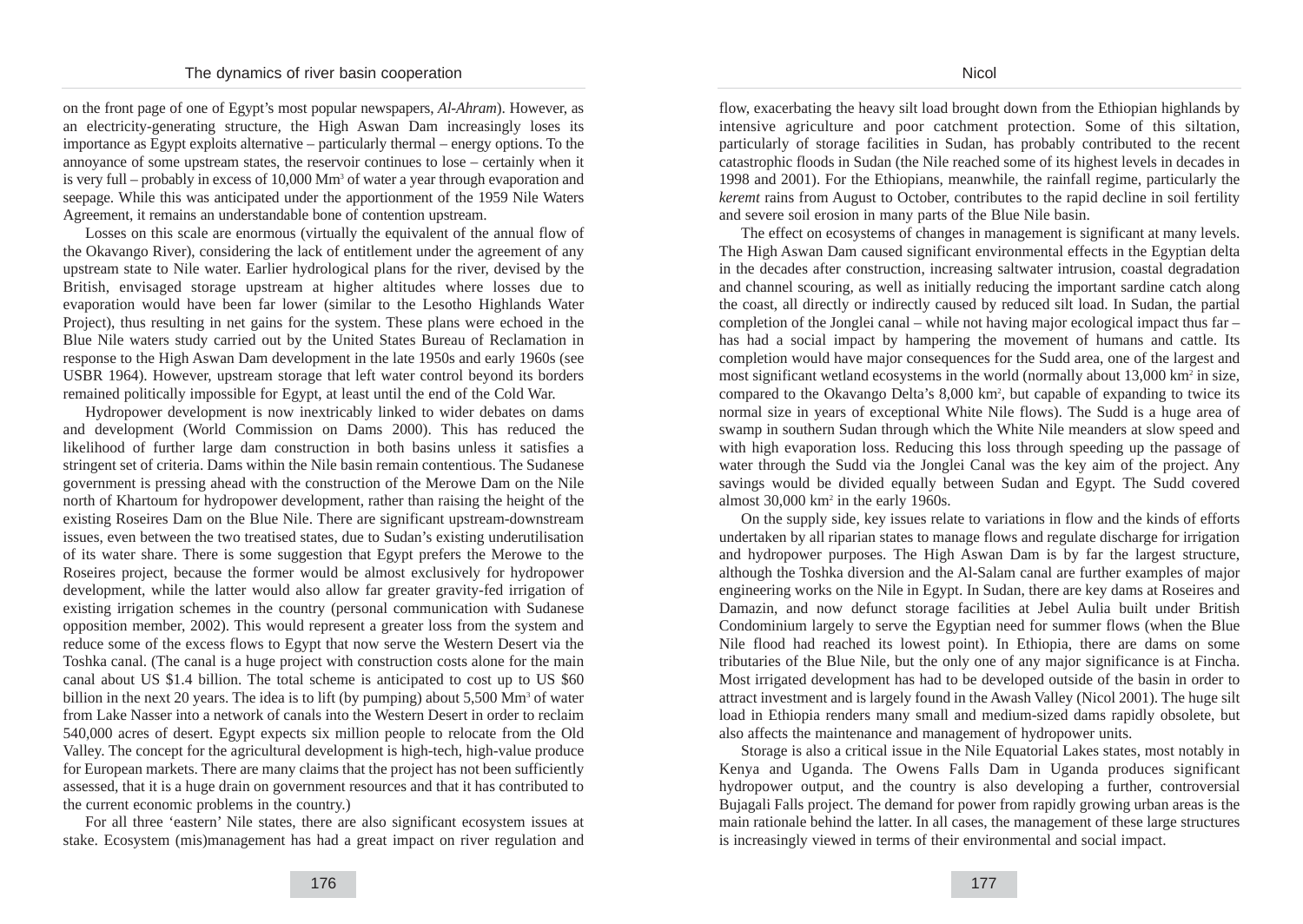This raises the critical issue of weighing up trade-offs between different development options and the weights to be attached to the various social and economic outcomes. In the case of the Nile, environmental factors at both national and basin levels are increasingly influencing decision-making. Not only is environmental and biodiversity protection far more globally significant than in the past, but the connections between environmental degradation and development costs are more readily made. In fact, the greater weight being given to environmental factors has catalysed cooperative development along the Nile through providing 'win-win' opportunities visible to all major basin states.

Nevertheless, difficult national issues arise about 'fixing' the flows of benefits to states against the potential negative trade-offs. While national-level elite may perceive a benefit stream at national level – possibly from the sale of hydropower to neighbouring states or environmental flows helping to secure tourism revenues – civil society may have a different view of and access to such benefits. Fundamentally, the question is how such benefits are to be distributed within riparian states. It is in these regional, national and local linkages – particularly at the lowest level of impact – that the net benefits of greater cooperation will arise and, effectively, where successes will be judged. This raises many of the thornier development issues such as the distribution of wealth, state intervention, subsidisation, compensation and other forms of benefit distribution. These demand that, at a minimum, the arrangement entered into goes far beyond the traditional confines of water management institutions.

The Nile Basin Initiative provides a good example of a successful process of this nature that, thus far, has increased awareness of development needs and sought creative approaches to problem-solving. The initiative is examined in the next section.

### **The Okavango**

The key development issues in the Okavango basin are somewhat different to those in the Nile basin. On the demand side, the agricultural use of water is far less significant and abstractions correspondingly lower. This could change if Angola begins to develop its irrigation potential on key watershed tributaries. The food security question is addressed through imports, particularly from neighbouring South Africa. Within the basin itself, important communities – predominantly low-income, mixed agriculture and pastoral – are found along the river and depend on its resources.

Industrial and urban domestic use, however, is of far greater significance nationally to each riparian, not least because the flow regime of the Okavango River is more sensitive to such abstractions than the Nile. The growing demands placed on the river by Namibia and Botswana are therefore important and, in the case of the former, originate in parts of the country external to the basin itself. In Botswana, the growth of population centres in and around the delta adds to problems of resource degradation – and demand on resources, including the high abstraction of groundwater.

The issue lies particularly in the key 'downstream' land-locked delta, which is an area of globally significant biodiversity. This is perhaps the most sensitive area of the basin in terms of trade-offs between co-riparian development trajectories. Not only is the ecological integrity of the delta a major international issue, but tourism development of the resource is an issue of critical national economic importance for the Botswana government. For Namibia, the need is mainly for industrial and municipal water, particularly in the central part of the country that lies beyond the boundaries of the basin. The different needs clearly have an impact as "disparate levels of dependence upon the basin's natural resource base in each country create barriers to harmonised development of the basin as a whole" (GEF 2000).

In general, the complexities of national development in the three major riparian countries complicate the demands placed on the resource, while exacerbating the dangers of resource degradation caused by increasing soil loss – in Namibia through overgrazing, and in upstream Angola through unplanned development.

### **Key concerns: Water and development**

The underlying dynamics of cooperation in shared river basins such as the Nile and Okavango are located in the need to balance trade-offs between the distribution of the resource, demands for it, and the benefits that can accrue from its use. This is the case as governments move towards cooperative development processes. The move from political contestation to realisation of benefits and trade-offs in their apportionment is not easy. Trade-offs are related to a number of variables – including political structure, governance processes, decision-making contexts and social and economic environments – which ensure that national political economies and their different domestic constituencies are important. One of the most difficult challenges in achieving cooperation and development involves the construction of new systems of sharing that can articulate the benefits to be shared in terms of national interest, while addressing ways of maximising the benefits to be shared between states. There is a need to look both outwardly towards neighbouring states and inwardly towards internal interest groups and political constituencies, whether these are economic, ethnic, political or environmental.

One of the key features of this challenge is to understand the capacity to adapt to change (Turton & Ohlsson 1999), both in the distribution of the resource and the surrounding social and economic decision-making environment. There are perhaps two important facets of 'adaptive capacity' that need to be emphasised. The first is what may be called 'static' adaptive capacity, or the existing capacity to adapt to changes in resource availability. The second is 'dynamic' adaptive capacity, or the ability to increase capacity to adapt in response to significant changes in water availability. The latter has more to do with the wider decision-making environments and the 'reflexiveness' of social and political structures, which include elements of a 'smart economy' such as training, education, awareness, communication, and others.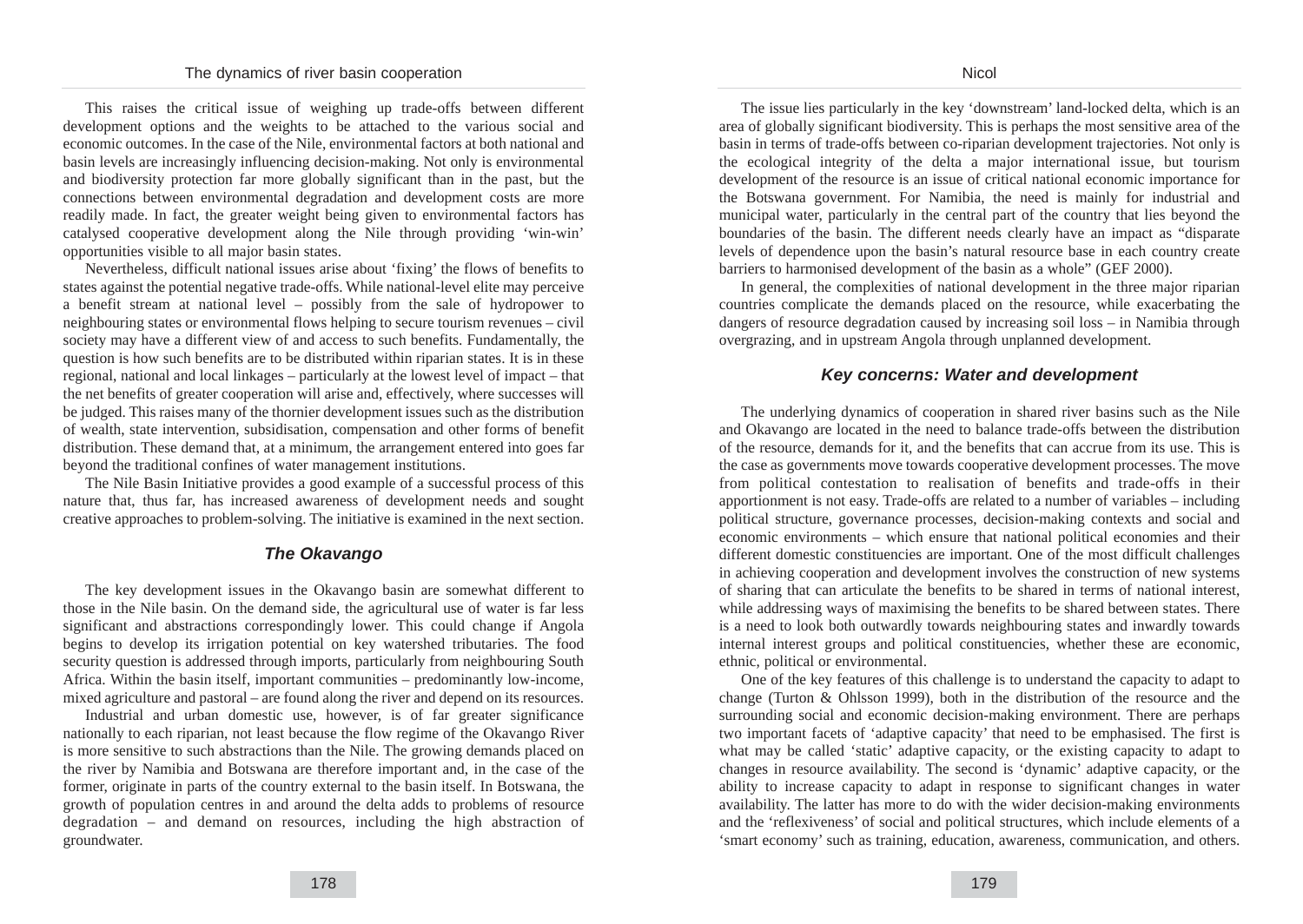It is not necessarily short-hand for more 'open' economies, though trade liberalisation as an option to help ensure food security can clearly help to enhance the capacity to adapt to changes in water availability by readjusting flows to agriculture.

Both these conceptions of adaptive capacity should be explicitly woven into the benefit-sharing approach. Understanding the dynamics of cooperation in terms of benefits from the basin as a whole and the sharing of these benefits, reduces the emphasis on upstream-downstream issues and, in many ways, reduces the relevance of international legal instruments based on particular water-sharing formulae.

Such an approach also introduces normative social development issues that are harder to define. These focus on equitable and sustainable development at basin level, which challenges traditional norms and processes associated with water-sharing arrangements. Benefit-sharing also raises particular questions about global-local linkages. If protection of an international wetland resource under the Ramsar convention provides a constraint to the utilisation of resources for socioeconomic development, the question arises how the trade-offs are to be understood in terms of opportunity cost to particular national development opportunities, and perhaps even compensated for under particular benefit-sharing approaches.

An important starting point is to distinguish development (mis)perceptions from realities, including those about issues of water for agriculture and water for the environment. Once there is a clearer agreement on the development realities of using water, the politically feasible trade-off options can be identified. This emphasis on process issues is examined in the next section. At its root is the need to build consensus around agreed facts and realities – the mjor purpose of this book – to achieve national development trajectories that can be accommodated within a water-sharing environment.

### **What drives cooperation**

The drivers of cooperation are sometimes related to circumstance, as mentioned at the outset, or are the outcomes of external influences. This section analyses some of the dynamics of cooperation in both basins. It is important to point out that the cooperative timeframe in both basins is relatively recent, with the exception of bilateral arrangements such as the Nile Waters Agreement. Approximately a decade has elapsed in each case between early efforts and current institutional structures and process dynamics. Before success can be measured in future socioeconomic benefits, further decades will inevitably come and go. Commitment has to be long-term because immediate benefits are unlikely when the issue is really one of fundamental economic and social change.

## **The Nile**

One of the key contextual drivers remains political feasibility. In the case of the Nile, the post-Cold War development of states helped to facilitate new approaches to

The World Bank's response was the major impetus behind the Nile Basin Initiative. Instead of sticking to Operational Directive 7.70 that prevents it from lending to one riparian if any other riparian objects to the proposed project, an approach was adopted based on the principle of subsidiarity. This enabled the 'division' of the basin into two key areas – the Eastern Nile and the Nile Equatorial Lakes – and subsequently provided the major impetus to continued cooperation through a reduction in transaction costs and increased linkage of benefits to riparian countries.

Future development scenarios based on growing demand for the resource also revealed major problems ahead for Egypt's use of the water, largely because of the rapid increase in population rates. In effect, therefore, a combination of national development contexts and external political feasibility helped to open up space for joint dialogue. This was reinforced at technical level by the establishment of the Nile 2002 series of conferences in the early 1990s, which brought specialists from all backgrounds, including government, together initially for largely technical, but increasingly also for socioeconomic and legal discussion of the basin context.

Assisting in both processes was another important dynamic – the facilitation of major donor agencies, in particular the World Bank and bilateral agencies such as the Canadian International Development Administration (CIDA). It was out of this initial early facilitation, and the convening of the Nile 2002 series in countries basin-wide, including in Ethiopia in 1997, that the Nile Basin Initiative developed. An important step in the development of cooperation has subsequently been the building of confidence and stakeholder involvement through study tours by parliamentary representatives and others, and through the joint commitment to a broad vision of what the process should look like and seek to achieve. This process of moving from the general to the particular enables barriers to political feasibility to be overcome in a progressive manner. One of the key catalysts in this process is attempts to help riparian states to understand the mutual advantages derived from cooperation.

The positive approach to this form of interstate cooperation is balanced by sceptical views that regard perceived state gain and advantage in the longer term as the main motivation. The more powerful states are happy to achieve short-term (negative) trade-offs in return for longer term advantage – including little real change in the sharing of water. In addition, there are long-term problems of dynamic adaptive capacity. This refers to the greater educational, technical and social capacity of some states to gain from the complexity of benefit-sharing arrangements, not least being an ability to field larger numbers of technical experts to identify the key trade-offs and costs involved in future decisions within the Nile Basin Initiative (NBI).

The Nile Basin Initiative developed in 1998, after it was recognised by all riparians (though Eritrea was to join only later as an observer) that "cooperative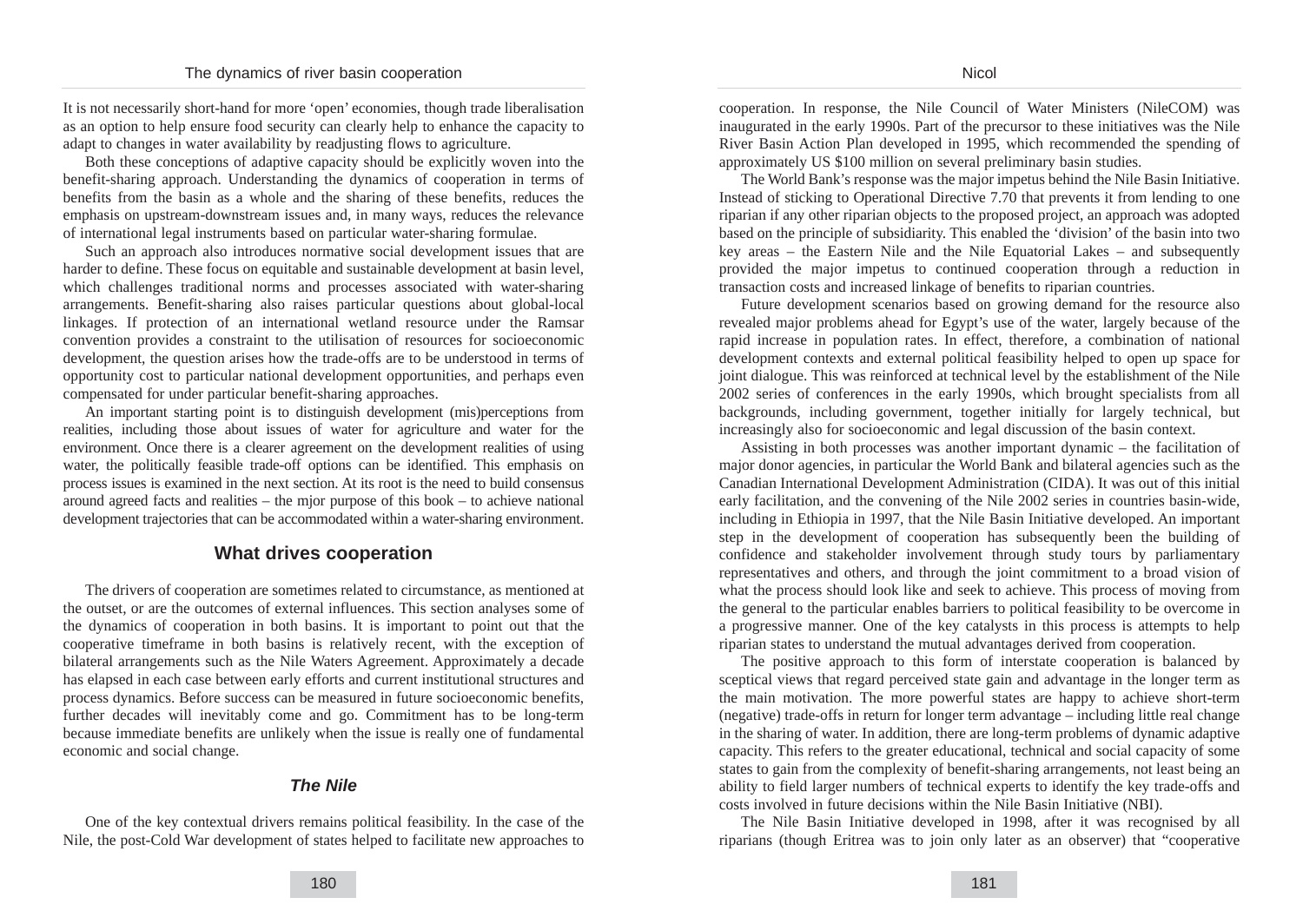development holds the greatest prospects of bringing mutual benefits to the region" (NBI 2001). The transition mechanisms officially launched in February 1999 comprised the Council of Ministers of Water Affairs of the Nile Basin (Nile-COM), a technical advisory committee (Nile-TAC), and a secretariat (Nile-SEC). At the meeting of Nile-COM in February 1999 the governments adopted a shared vision "[t]o achieve sustainable socio-economic development through the equitable utilization of, and benefit from, the common Nile Basin water resources" (NBI 2001). To achieve this vision, a strategic action programme was drawn up combining a shared vision programme and subsidiary action programmes. The action programmes comprised development projects at sub-basin level, which sought to translate visions into "concrete activities and seek to realise transboundary development opportunities" (NBI 2001). The two subsidiary programmes focus on the Eastern Nile (Egypt, Sudan and Ethiopia) and the Nile Equatorial Lakes (NELSAP) including the six countries in the southern portion of the basin – Burundi, the Democratic Republic of Congo, Kenya, Rwanda, Tanzania and Uganda – as well as Sudan and Egypt. The latter's inclusion is a signal that the strategic interests of Egypt also extend to this portion of the basin.

The initial external partners – the World Bank, the United Nations Development Programme (UNDP) and CIDA – have more recently been complemented by other donors, including the Scandinavian countries and the United Kingdom, through the International Consortium for Cooperation on the Nile (ICCON). The shared vision programme includes sub-programmes on environmental action, power trade, water for agriculture, water resource planning and management, confidence-building, stakeholder involvement, applied training, socioeconomic development and benefit-sharing.

### **The Okavango**

While the Okavango is one of the least 'developed' rivers in Africa, there is increasing pressure to develop the basin's resources. In partial reaction to the pressure, but also as a reflection of the changing political context in the region, the OKACOM agreement was made in 1994. In 1995, OKACOM declared a commitment to the implementation of an environmental assessment and integrated management plan for the whole basin, supported by the Global Environmental Facility (GEF). Under OKACOM, all transboundary water issues would be discussed through interministerial representation, including issues of prior notification and other matters.

Barriers to transboundary management remain, illustrated in part in the lack of coordination between national policies and institutional arrangements. While the GEF argues that the primacy of national interests results in the imposition of transboundary externalities, the costs of cooperation are high, not least due to enduring communications barriers and poor understanding between the countries. As a recent report clearly showed (ODI/Arcadis 2001), the trade-offs and uncertainties in the basin are acute. The basin represents the only water flowing in Namibia and Botswana as all other perennial rivers are on the borders of both states (see map 1 on p 10). While conflict in Angola has virtually stopped any development from taking place, the end of hostilities means this will soon change. The two countries with the highest demands on the resource lie downstream but contribute almost nothing to the streamflow – akin to the situation of Sudan and Egypt with respect to Ethiopia. The challenges facing cooperative institutions in the Okavango are therefore significant. Future cooperation will also have to contend with the Ramsar status of the delta ecosystem and the constraints this will place on Botswana's development of its aquatic resources.

# **Future prospects: Cooperation and development?**

Processes of river basin management take time both to establish and to function, not least because of the challenge to understand the complexities of development. Processes of cooperation are only as effective as the institutions through which they are managed, which are in turn only as effective as the data they have at their disposal and their knowledge, skills and other human capacities to utilise this data.These are all critically important second-order resources that are in short supply across the whole basin (see Turton & Ohlsson 1999). Getting the process 'right' in terms of effecting meaningful development of shared water requires a process-oriented view.

Increasingly, there is an understanding that governments cannot 'go it alone' in this process, both in terms of understanding the challenges of basin development and in understanding the impacts on human and natural environments. The inclusion of civil society in a process such as the Nile Basin Initiative recognises this fact, and the importance of including society in decision-making processes. The local impact, mediated through national processes, has to be a key driver of decision-making on benefit-sharing and cooperation (see figure 1).

The challenge is no longer about resource capture, agreed shares of water, supplyled development and apportionment, monitoring, early warning and other factors. In the case of the Okavango, in particular, there is an acute need to shift from an era of supply management to policy responses that focus on addressing future demand scenarios, particularly as Angola comes 'on-stream' in its demands on the resource. Not only are the demands on the resource and the impact on the resource base now going to be far greater, but the global institutional development context has changed with the need to bring basin management into wider poverty reduction approaches strongly emerging at present.

The need for facilitated shared water development is therefore great and it is apparent that an internationally coordinated approach is required that would exchange experiences, demonstrate best practice and assist in technical and financial development, as well as helping (crucially) to achieve what is politically feasible. A recent study conducted by the Overseas Development Institute (ODI) and Arcadis Euroconsult (2001) on behalf of the Swedish Foreign Ministry, recommended that an International Shared Waters Facility should be established based on a 'partnership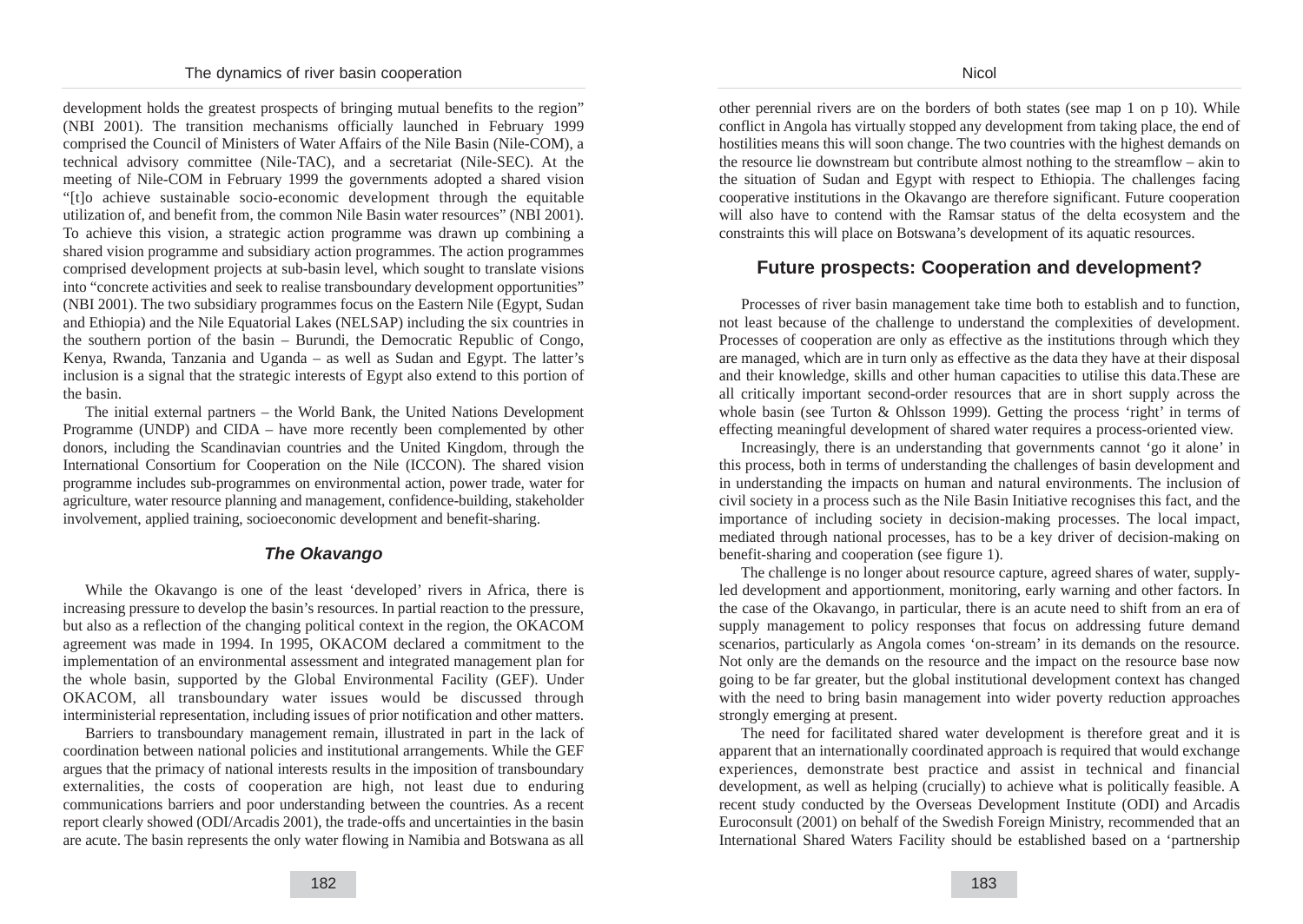#### **Nicol**

## **Figure 1**

#### **Building linkages between cooperation and development processes**



model'. It should draw on the established roles of actors such as the World Bank, the UNDP and GEF, while maintaining close liaison with related international initiatives such as the Global Water Partnership. Its charter would highlight the importance of transboundary water management as an international public good and would promote the principle of subsidiarity in the provisioning of such a good. As well as serving as an international source of arbitration for riparians, the facility could help to develop modalities between financing institutions in order to facilitate funding arrangements for new and existing initiatives, and would support institutional development in water resources management within regional multilateral organisations.

In this regard, the mainstreaming of poverty reduction targets within basin development processes is an opportunity that cannot be missed. In the Nile basin countries alone, there are an estimated 300 million people, a large percentage of the continent's overall population. Bringing the approaches of cooperative river basin development in line with national poverty reduction strategy development and broader programming and planning in areas such as health, education, employment and the environment is therefore a development imperative.

Addressing the institutional challenges within a basin such as the Nile is only just beginning to be realised. But without the connection between basin management and wider development goals, cooperation may proceed apace, but it will exist in a development vacuum. Currently, the Nile Basin Initiative is setting up a benefitsharing programme that will assist in linking all the other programmes and provide the key process by which to achieve social development objectives. Important lessons are likely to emerge for other basins, including the Okavango.

# **References**

- Allan, J A. 2001. *The Middle East water question: Hydropolitics and the global economy.* London: I B Tauris.
- Allan, J A & Nicol, A. 1998. *Report on the EU cooperation and natural resources conflict in the Horn of Africa*. London: Saferworld.
- GEF. 2000. *Environmental protection and sustainable management of the Okavango River basin.* Unpublished project brief. Global Environment Facility. At www.gefweb.org/ documents/work\_programs)>.
- *Howell, P & Allan, J A. 1994. The Nile: Sharing a scarce resource An historical and technical review of water management and of economic and legal issues*. Cambridge: Cambridge University Press.
- Makinda, S. 1992. *Security in the Horn of Africa*. Adelphi Paper 269, International Institute for Strategic Studies. London: Brasseys.
- Nicol, A. 2001. Contested margins: Decentralisation, the state and water management in the Awash Valley Ethiopia, 1985-1998. Unpublished PhD thesis, University of London.
- NBI. 2001. *Strategic action plan: Overview.* International Consortium for Cooperation on the Nile (ICCON), May. Nile Basin Initiative Secretariat and the World Bank.
- ODI/Arcadis Euroconsult. 2001. *Transboundary water management as an international public good.* Study 1, Development Financing 2000 project. Stockholm: Ministry for Foreign Affairs.
- Rahmato, D. 1999. *Water resources development in Ethiopia: Issues of sustainability and participation*. Addis Ababa: Forum for Social Studies.
- Serageldin, I. 1995. *Strategic water resources management: Themes for a new millennium.* Address at the Fifth Stockholm Water Symposium, Sweden, 13-18 August. Washington DC: World Bank.
- Sudanese opposition leader (name withheld). Personal communication. Cairo. June 2002.
- Turton, A R. 2003. The evolution of water management institutions in select Southern African international river basins. In Tortajada, C, Unver, O & Biswas, A K (eds). *Water and regional development.* London: Oxford University Press.
- Turton, A R & Ohlsson, L. 1999. *Water scarcity and social adaptive capacity: Towards an understanding of the social dynamics of managing water scarcity in developing countries.* Paper presented at the 9th Stockholm water symposium on urban stability through integrated water-related management, Stockholm International Water Institute (SIWI), Sweden, 9-12 August. Available as MEWREW Occasional Paper no 18 at <www.soas.ac.uk/Geography/ WaterIssues/OccasionalPapers/home.html> and <www.up.ac.za/academic/libarts/polsci/ awiru>.